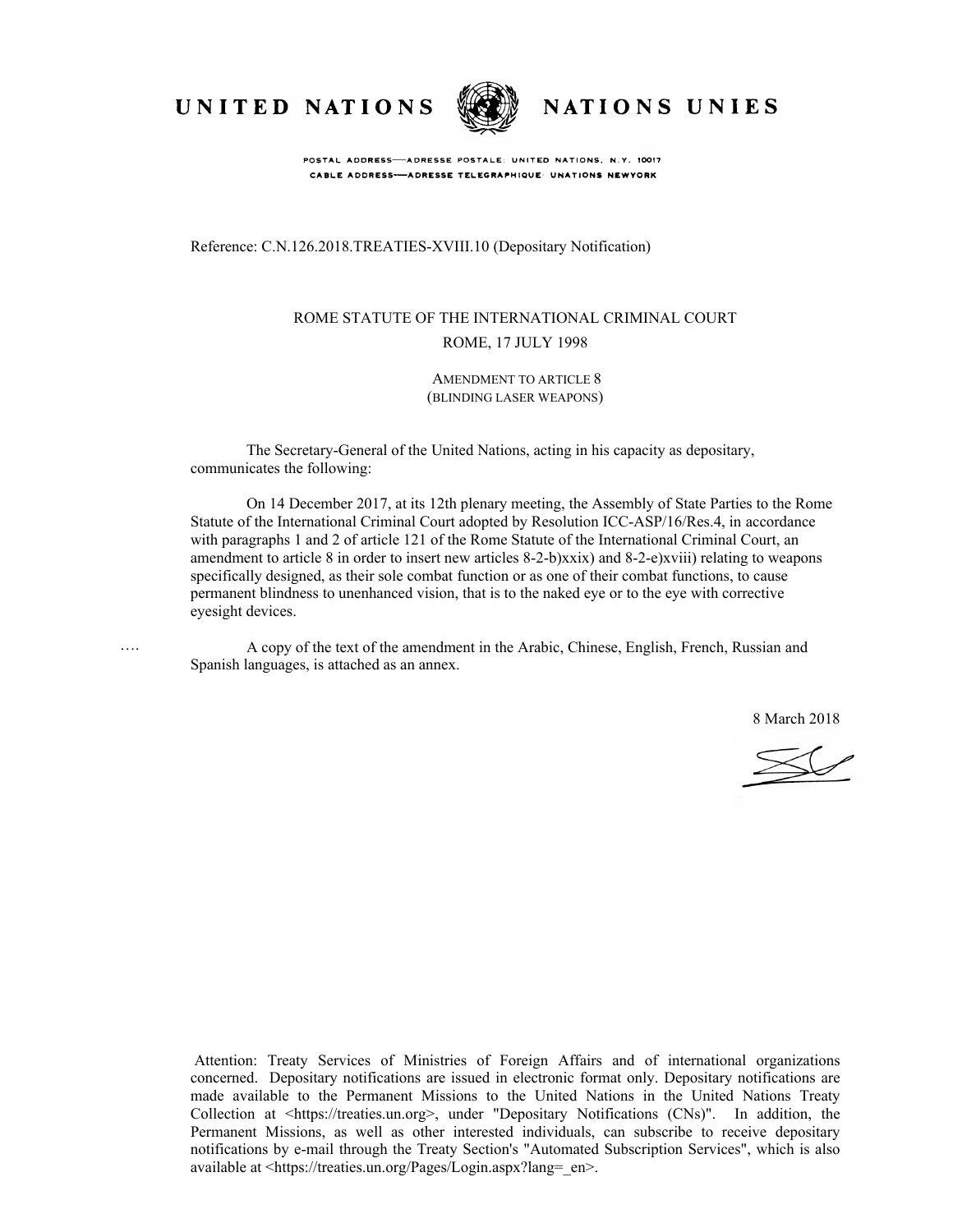# C.N.126-2018.TREATIES-XVIII-10

Annex/Annexe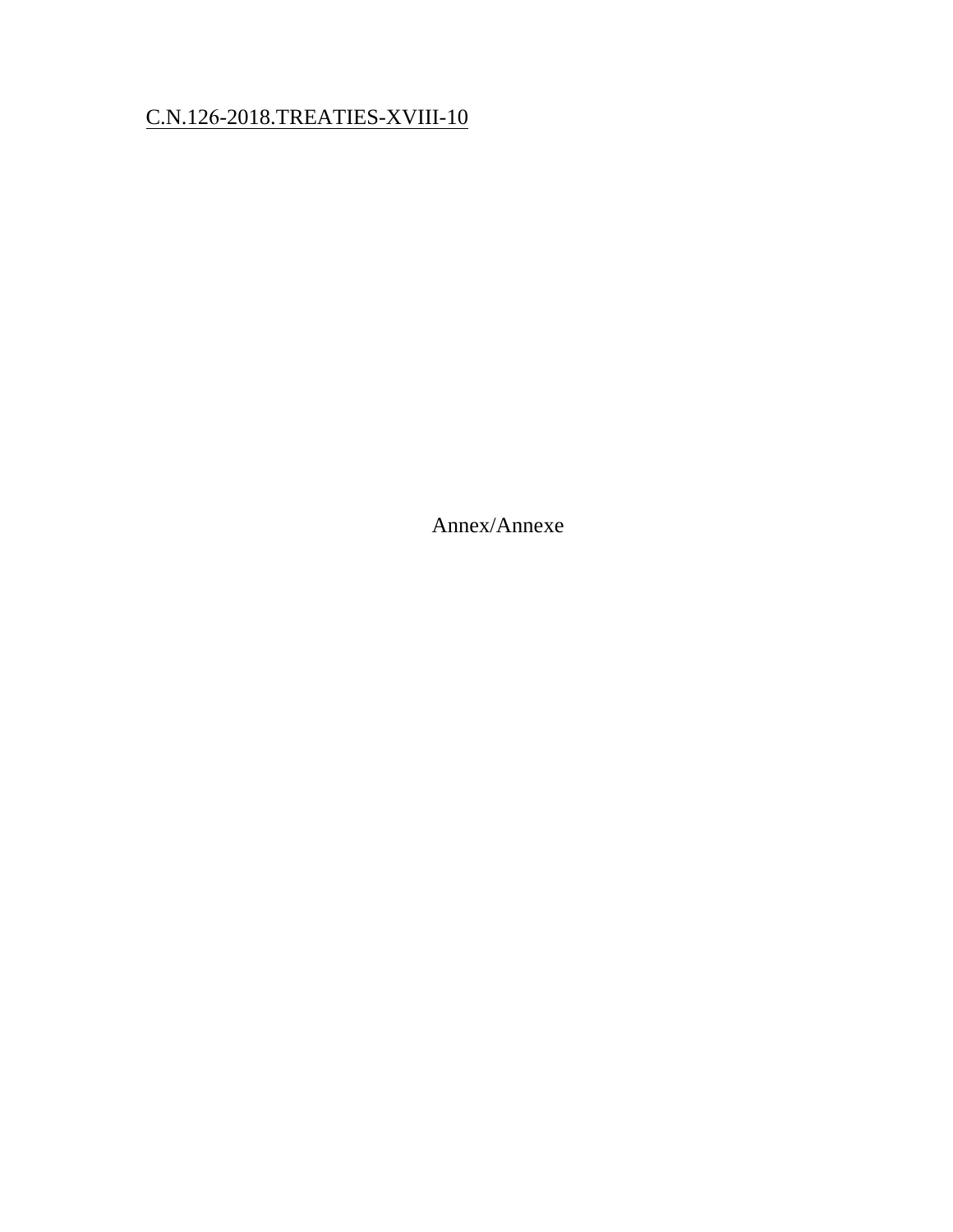Arabic/arabe

# Arabic/arabe<br>**تعديل يُدرج بوصفه الفقرة ٢(ب)<sup>2</sup>٢٩° من المادة ٨ والفقرة ٢(ه)<sup>2</sup>٨° من<br>المادة ٨<br>المادة ٨ المادة ٨**

هي إحداث عمي دائم للرؤية غير المعززة، أي للعين المحردة، أو للعين المزودة بأجهزة مصححة للنظر؛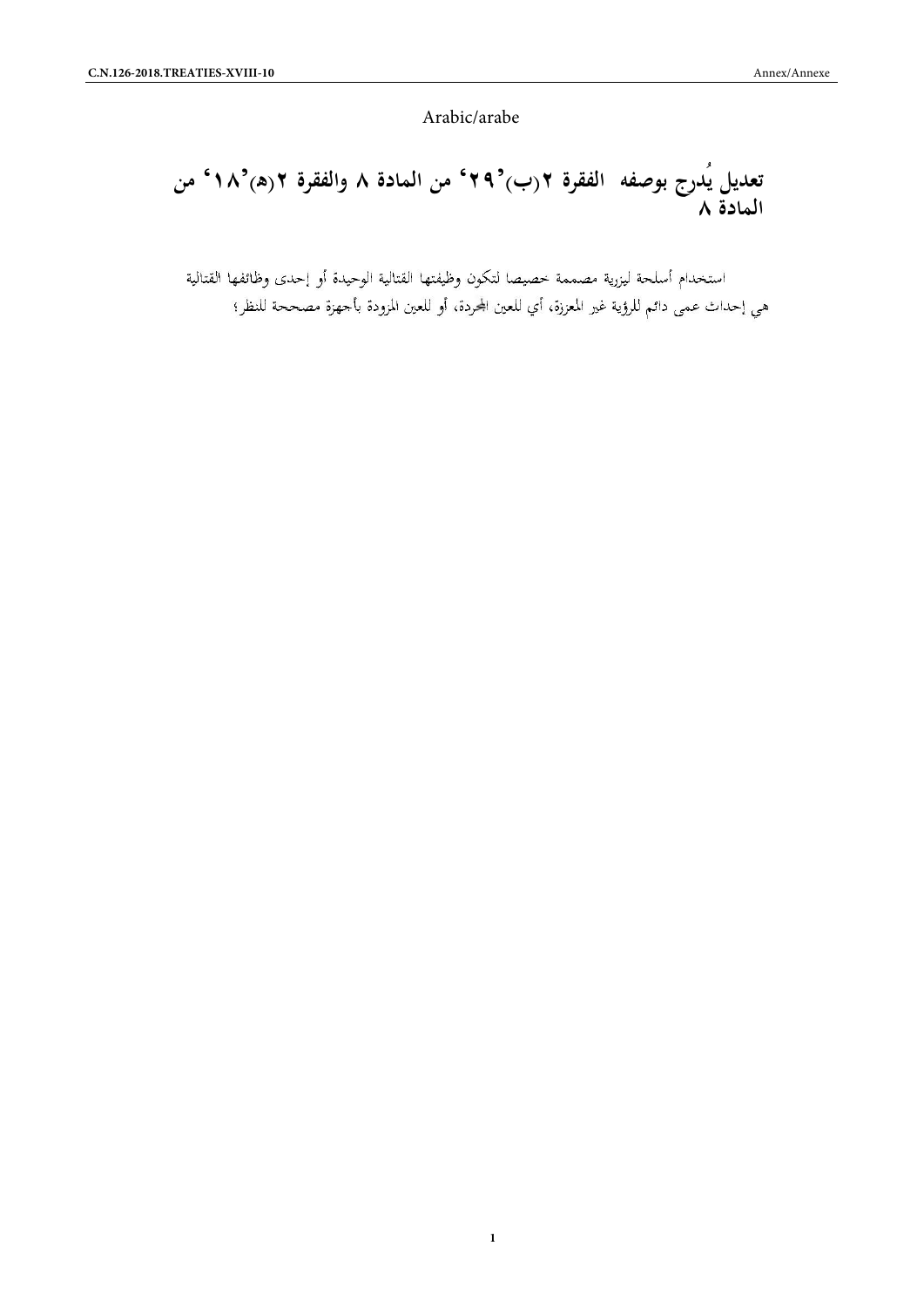Chinese/chinois

# 拟添加为第八条第二款第2项第29目和第八条第二款第5项第18目的 修正案

使用经专门设计其唯一作战功能或作战功能之一是对 未用增视器材状态下的视觉器官即裸眼或佩戴矫正视力装置 的眼睛造成永久失明的激光武器;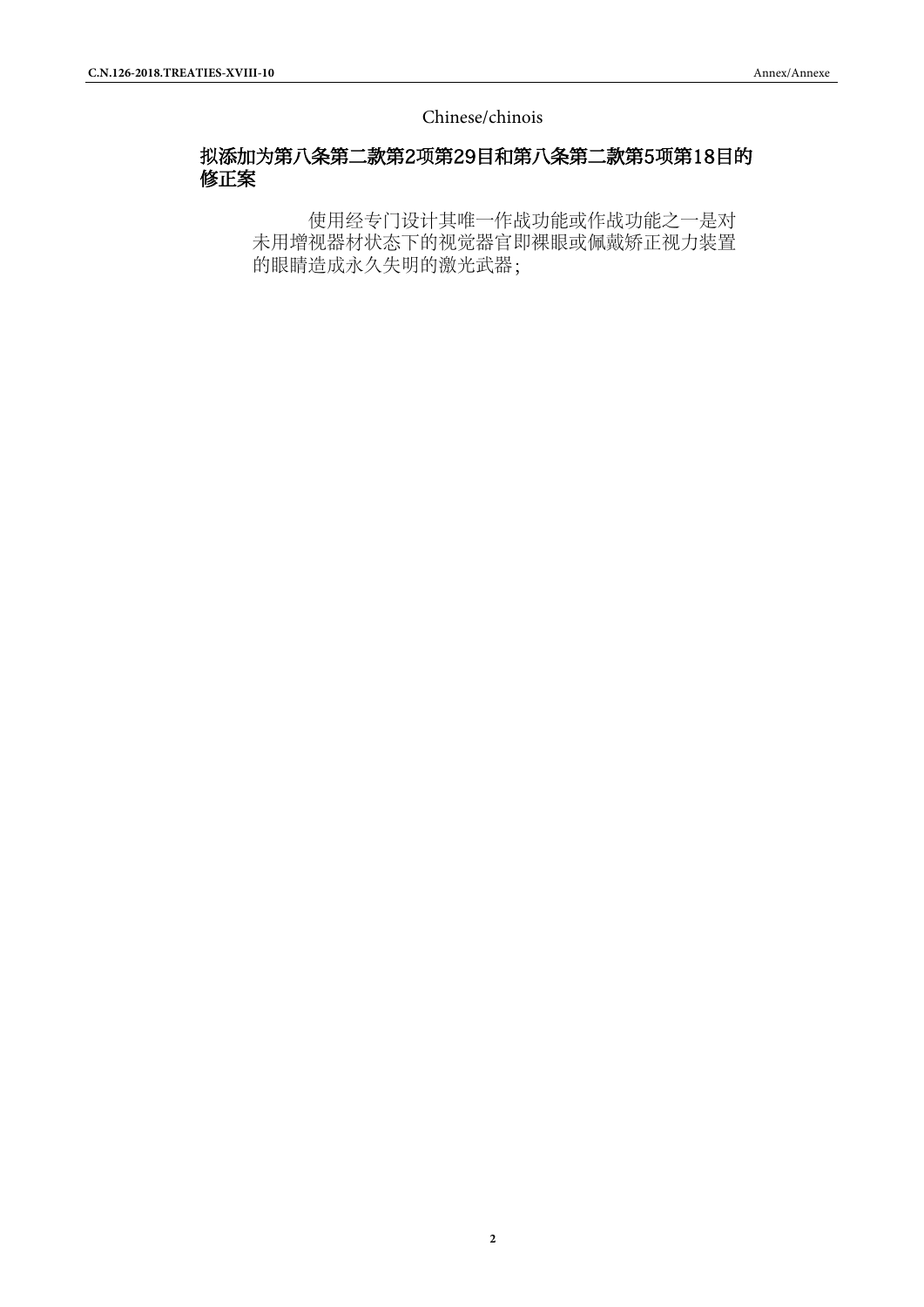## English/anglais

# Amendment to be inserted as article 8-2-b)xxix) and article 8-2-e)xviii)

Employing laser weapons specifically designed, as their sole combat function or as one of their combat functions, to cause permanent blindness to unenhanced vision, that is to the naked eye or to the eye with corrective eyesight devices;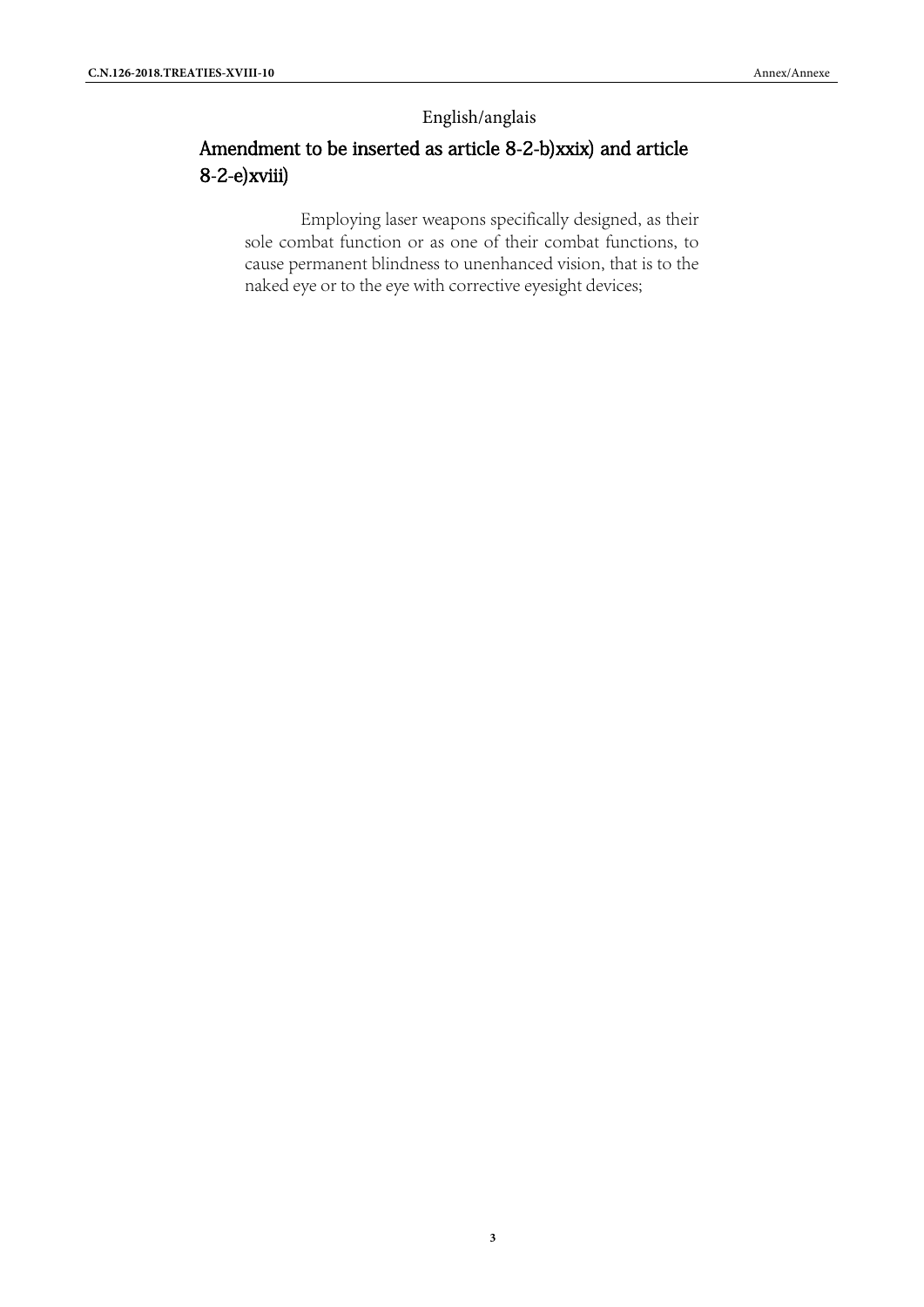#### French/français

#### **Amendement à insérer en tant qu'article 8-2-b)-xxix) and article 8 2-e)-xviii)**

Le fait d'utiliser des armes à laser spécifiquement conçues de telle façon que leur seule fonction de combat ou une de leurs fonctions de combat fût de provoquer la cécité permanente chez des personnes dont la vision est non améliorée, c'est-à-dire qui regardent à l'œil nu ou qui portent des dispositifs de correction de la vue ;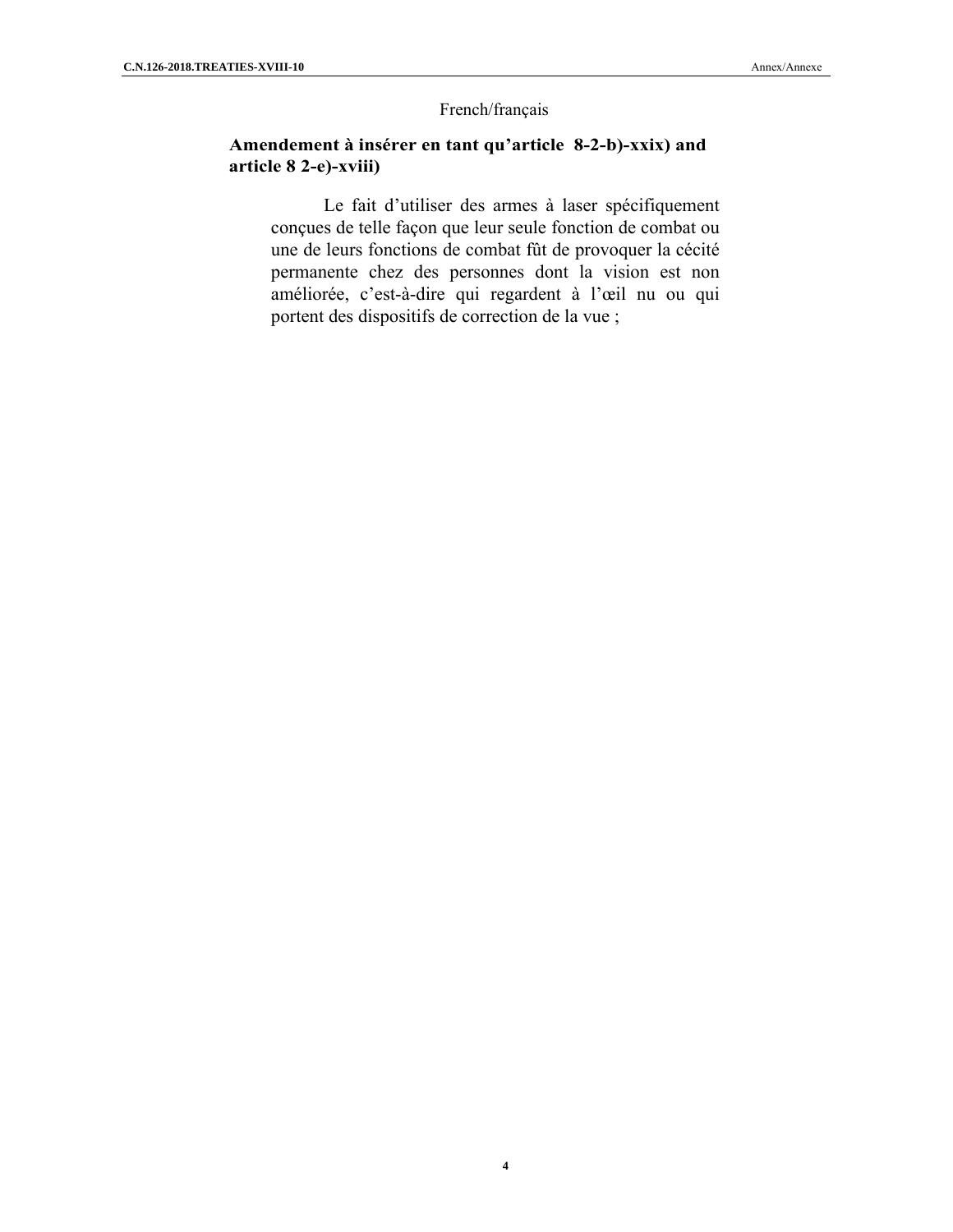#### Russian/russe

# **Поправка для включения в качестве пункта 2 b) (xxix) статьи 8 и пункта 2 e) (xviii) статьи 8**

применение лазерного оружия, специально предназначенного для использования в боевых действиях исключительно или в том числе для того, чтобы причинить постоянную слепоту органам зрения человека, не использующего оптические приборы, то есть незащищенным органам зрения или органам зрения, имеющим приспособления для корректировки зрения;